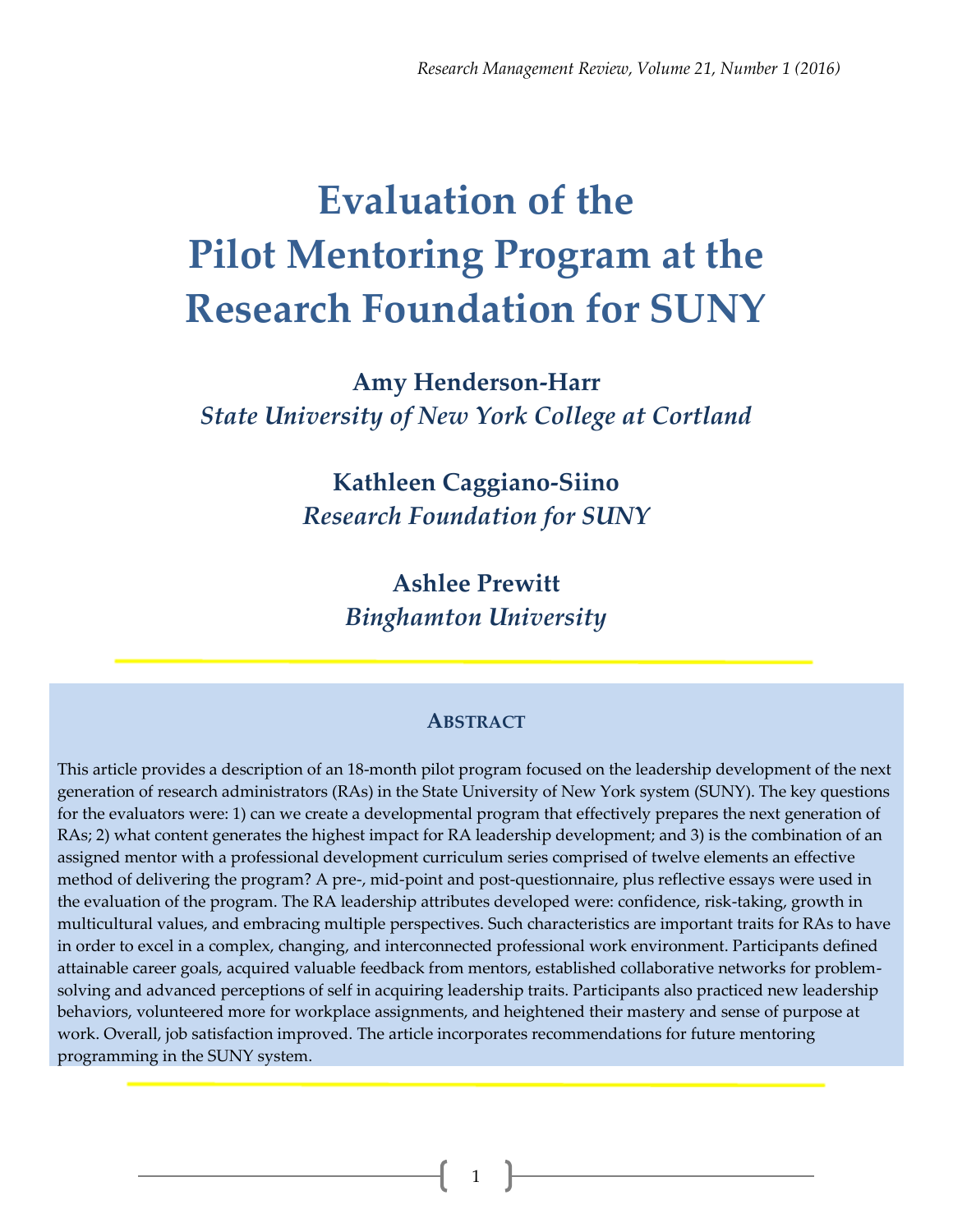#### **INTRODUCTION**

The focus on leadership in the field of research administration (RA) at SUNY is especially timely. According to the 2013–14 NSF Higher Education Research and Development Survey, SUNY had the fourth highest growth rate in research and development expenditures of the top ten public university systems in the United States. The Research Foundation for SUNY (RF), serving SUNY as one of the largest, most comprehensive university-connected research foundations in the country, employs over 10,000 externally sponsored programs personnel. Two thousand (2,000) of the RF personnel are research administrators (RAs) who perform sponsored programs business functions with 25% (500) eligible to retire within the next three to five years as they turn 55 years of age or older. Research administrators form the nexus among principal investigators, administration, and sponsors. RAs also have an in-depth knowledge of proposal and award requirements with an ability to navigate the cultures within the academy and governments. Perhaps most important, RAs play an integral role in organizational research strategies that impact the future funding success levels of their college or university (Stallinga, 2011).

Although change in leadership ranks is often healthy, rapid change in RA can be counter-productive. For example, knowledge gaps in leadership may

diminish the scope of research within institutions given RAs' ability to identify and facilitate linkages among investigators and university resources. Additionally, leadership transitions might impact the timeliness and effectiveness of administrative decision-making and risk lower external funding amounts given RAs' ability to project staffing and budgetary operating needs. Business acumen skills contribute to making concepts reality. At SUNY, 31 campuses employ RAs who manage over \$1 billion in externally funded grants and contracts. With so many RAs in SUNY near retirement, establishing a plan to maintain SUNY's world-class research infrastructure is vital. Given the state of demographics in the U.S., this situation likely exists at other state systems of higher education as postsecondary educational administration is projected to grow 15% from 2012 to 2022, faster than the average for all employment occupations (U.S. Department of Labor, 2014).

At the same time that higher education's workforce is transitioning, the public and private sectors are switching to business systems that are highly results-driven. J. Michael Slocum's "Voice of experience toward a truly 'next' generation" (Slocum, 2012) provides an excellent overview of organizational changes requiring RAs to become more strategic and effective in the management of their jobs Among these changes are: increased compliance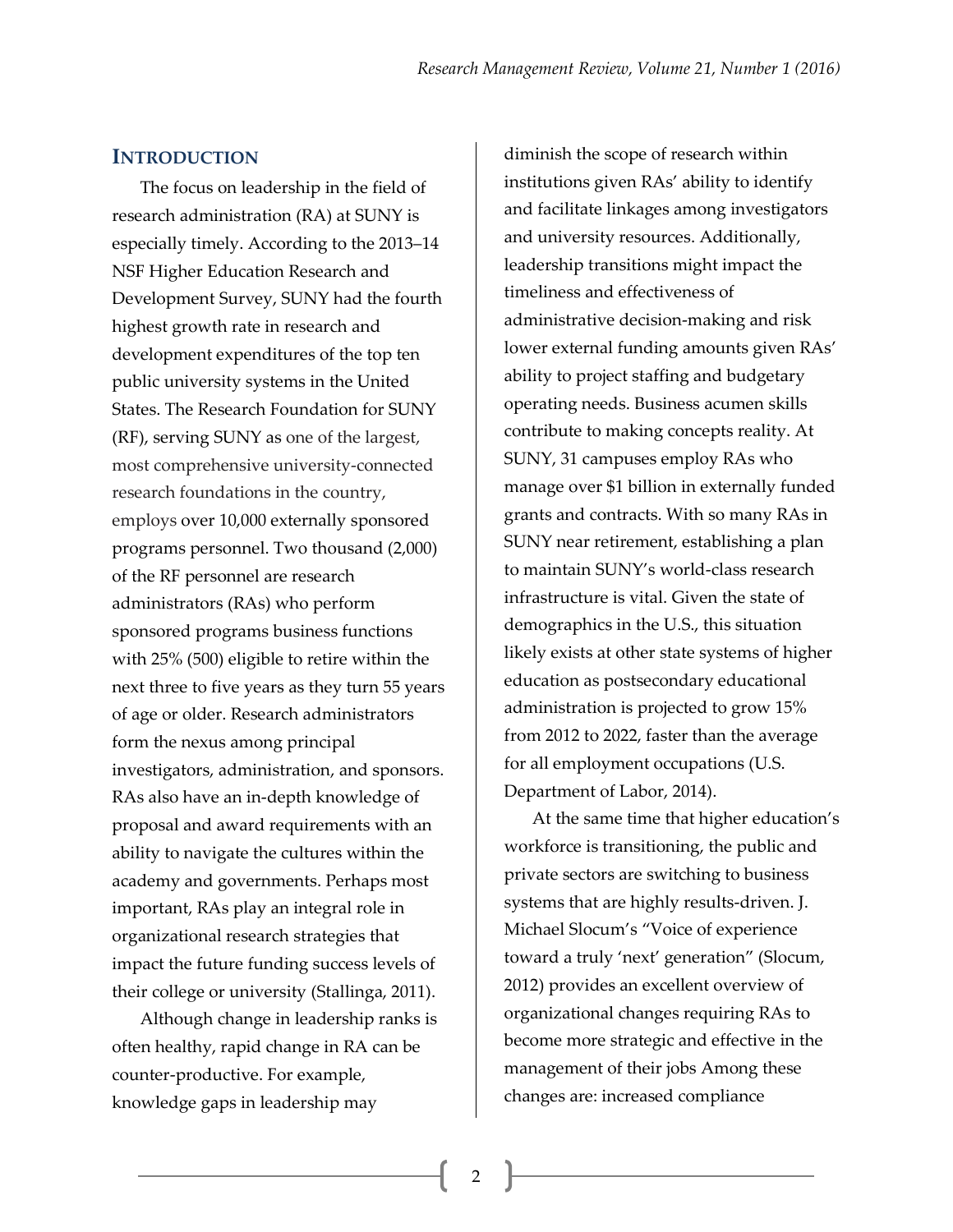regulations; expanded collaborative projects in and outside of institutions; more focus societally on the role of science for translational research; and a further stronghold of business principles applied to higher education. Future RA leaders will need advanced efficiency skills matched with personal attributes of curiosity to deal with continual change, integrity, and an ability to manage stress through work-life balance (Willenberg, 2014). The new reality of a technological, results-oriented research environment necessitates a refined focus on how we develop RA staff, as well as what content is relied upon to do so (Boyce, Zaccaro & Wisecarver, 2010; Phipps, 2010; Slocum, 2012).

Leadership development theory, including servant leadership, has grown in recognition as an effective theoretical framework for developing future RA leaders (Atkinson, Gilleland & Barrett, 2007; Atkinson & Pilgreen, 2011; Gabriele & Caines, 2014; Phipps, 2010; Reed, Vidaver-Cohen, & Colwell, 2011; Van Dierendonck, 2011). Servant leadership, as defined by Greenleaf (1970/1991), helped frame the RF's mentoring program. In 1970, Greenleaf published a famous essay that outlined ten leadership attributes that formed principles of service toward others as a way of making work more meaningful. The ten principles were: listening, empathy, healing, awareness, persuasion, conceptualizing, foresight, stewardship, commitment to

human resources and building community. These virtues are closely aligned with how contemporary RA writers describe servant leadership. For example, Gabriel and Caines envisioned future RAs as being self-aware, connected, competent, committed, and courageous in order to lead within an increasingly technological work environment. Moreover, where individual identity (our inner core, creativity, personal expression and motivation to make a difference) clashes with a work environment that measures, counts, documents and accounts for performance, servant leadership offers an orientation that helps balance feeling connected to others within an increasingly depersonalized work environment.

## **THE RESEARCH FOUNDATION FOR SUNY MENTORING PROGRAM**

Recognizing the challenges inherent in developing future leaders, the RF convened a fifteen-member Mentoring Advisory Council (Council) in 2013 to develop a pilot leadership program that combined mentoring with a series of professional development seminars over an eighteenmonth period. This pilot program was nonhierarchical, inviting participation from all ranks, and inclusive of diverse learners. Assigned mentors were to support the distinct needs of each protégé, while group seminars would develop leadership attributes and communication skills. Council representatives were drawn from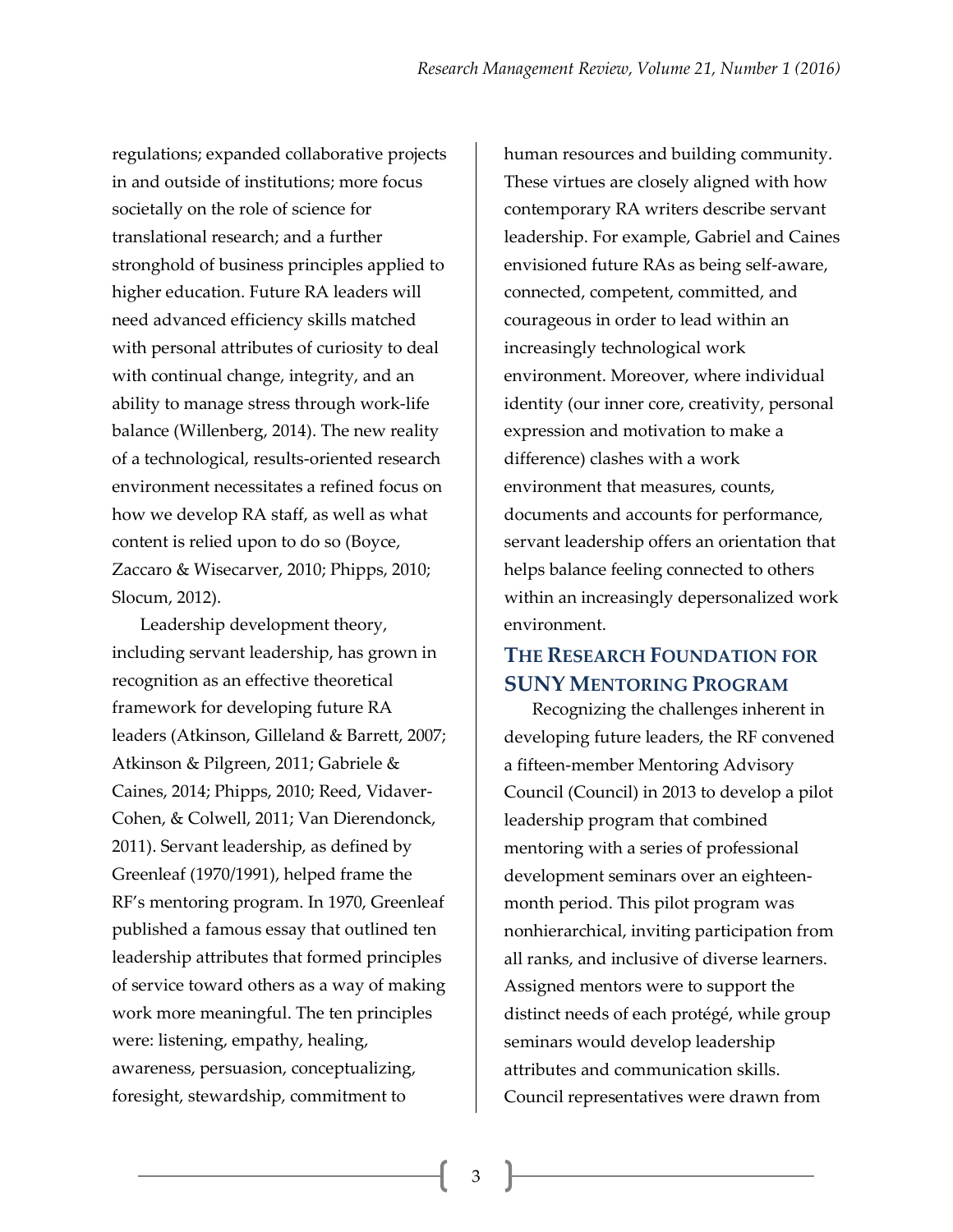SUNY's university centers, comprehensive colleges, technical schools, and community colleges, ensuring that the program would encompass the varying needs of campus missions and job classifications. The Council's charge required cost-effective professional development seminars that tapped into existing SUNY and RF talent through virtual technologies. The program's content emerged from the Council members' own servant leadership styles, experiences with their campuses' mentoring and faculty development activities, and deference to SUNY's 2004 executive leadership series for which the system had contracted with Cornell University's School of Industrial Labor Relations (Kamm, 2004). The Council shared a philosophy for caring about the inner quality of others, and agreed the curriculum's conceptual framework would include:

- Mentoring, as broadly defined to include an assigned mentor with a series of seminars designed to help accelerate development and create a community of learners
- A constructivist approach to enable individualized accomplishments and a breakdown of barriers to career advancement and mobility
- Experimental opportunities without repercussions or evaluation
- Opportunities to open traditionally closed door sessions to de-mystify leadership behaviors in action
- Infusing multiculturalism to advance participants' trajectory toward embracing diversity and inclusion
- Engaging protégés as co-learners committed to their own development.

Timed with the implementation of a new centralized business platform connecting RF activity across the SUNY system, the pilot program's twelve curricular components were expected to be part of a broader view of RA succession planning. Such succession planning would identify promotable people through their participation in the pilot program, thereby creating career opportunities for their advancement throughout SUNY. Throughout the program protégés would connect monthly with mentors and participate in regularly scheduled seminars, excluding summer, academic year breaks and intersessions. The Council's key questions for the pilot were: 1) can we create a leadership developmental program that effectively prepares the next generation of RAs; 2) what should the content be to realize the highest impact for RA leadership development; and 3) is the combination of an assigned mentor with a professional development curriculum series comprised of twelve elements an effective method of delivering the program? **Design and Implementation**

Mentor and protégé recruitment efforts targeted the thirty-one SUNY campuses that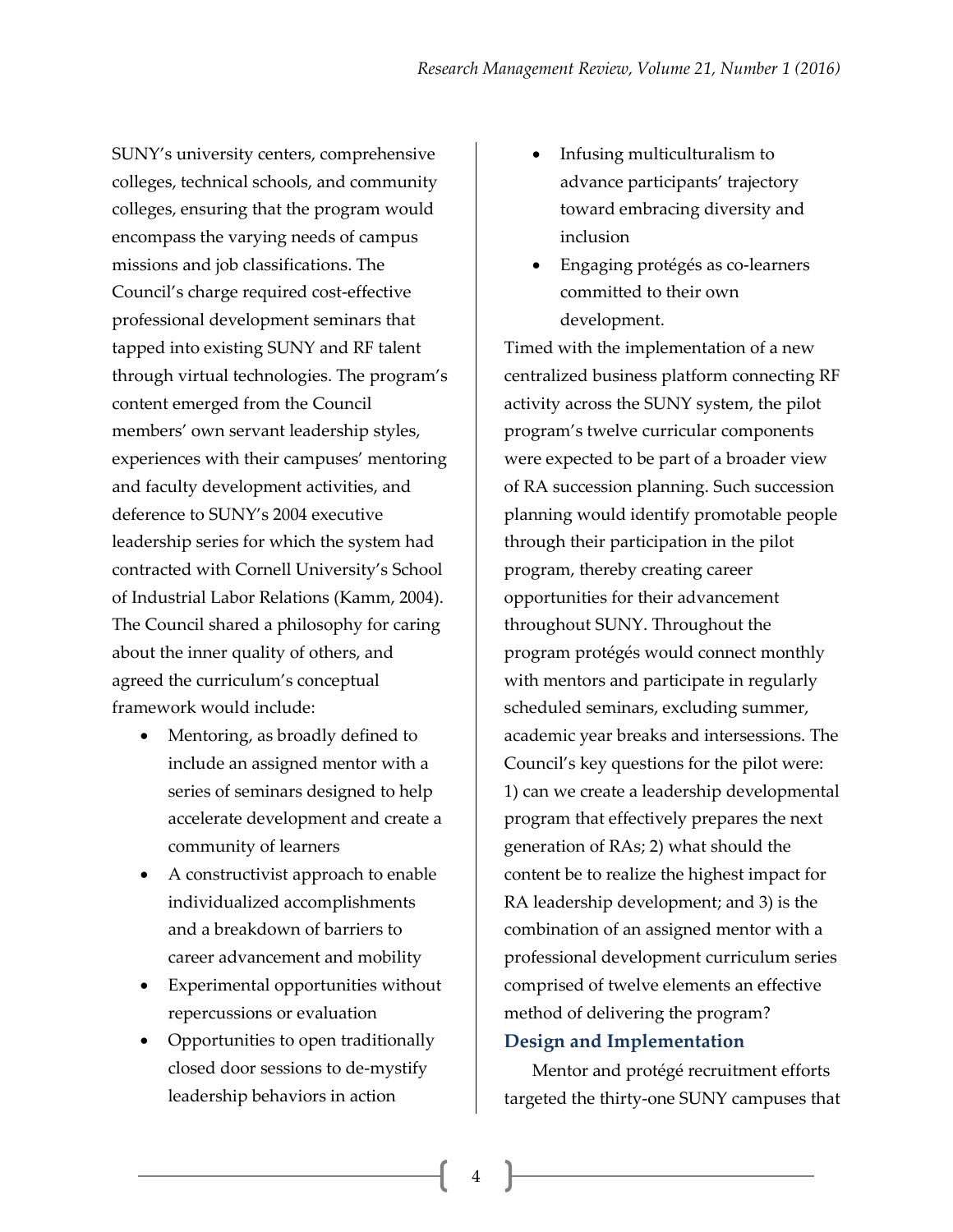participate in RF activity. SUNY's Vice Chancellor for Research/President of the RF, along with the RF Human Resources Office showcased the value of the program at forums and in campus communications. Originally, fifty protégés and fifty mentors were expected to participate in the pilot. The Council established this target number based upon what the RF human resources staff could programmatically facilitate at one time. Ten protégés and ten mentors submitted applications to participate in the program and all were accepted, providing even pairings for mentor-protégé assignments. The low participant response is likely due to the advertising process being limited before program launch and unfamiliarity with the benefits of a new system-wide program. Perhaps too, supervisors might have been reluctant to provide release time and mentors could have been dissuaded from the length of the time commitment.

The enrollment criteria for mentors included: employment with SUNY or the RF; between five to ten years of progressive leadership experience in RA; recognition by others in their region as a content expert; a commitment to diversity and the individual growth of others; and a philosophy and practice of giving to and developing others. Mentors' roles were defined as persons interested in providing encouragement and resources to assist protégés. Mentors would agree to advise protégés on areas of growth

by creating professional development plans and help open doors for networking and expanding their protégé's view of research administration. Each mentor selected submitted an application that consisted of a philosophy statement and a vita. The Council served as the selection committee and welcomed all ten mentors who volunteered.

Mentor reasons for participating included prior positive experiences with mentors toward advancing their own careers and a passion to give back to the next generation. Their RA professional fields varied from among pre- and postaward, human resources, technology systems, and central RF administration. The Council defined a successful mentoring relationship as follows: a) protégés would be open to change and transitions, helping and learning from others; b) both parties would be inspired by the relationship; c) protégés would take personal responsibility for meeting their own needs in the relationship; d) mentors would reveal new aspects of protégé potential and in turn help them learn more about themselves; e) protégés would have increased selfknowledge, self-acceptance, and selfconfidence to expand responsibilities and contribute more meaningfully within their institutions; f) longer term, protégés would be promoted among SUNY institutions; and g) by program conclusion, a meaningful relationship would develop for both the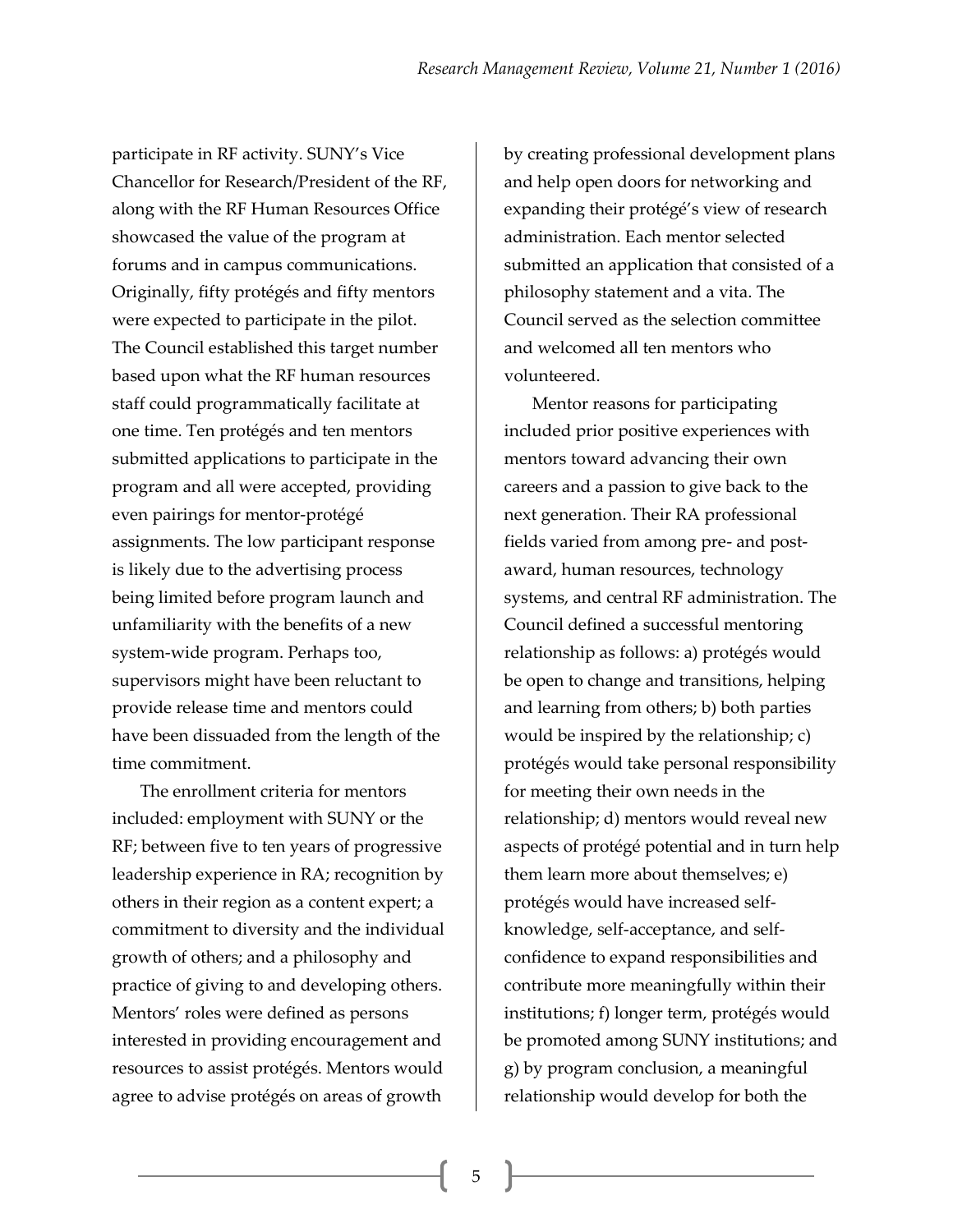protégé and mentor and each would regard the other as a trusted colleague from whom to seek advice.

Enrollment criteria for protégés included a minimum of three years of RA experience, supervisory approval to participate (since release from work was required for attendance at programming events), and a demonstrated commitment to personal growth as evidenced in a reflective essay. Although small in number, the highly motivated group of protégés agreed to take part in twelve curricular components that included the following:

- 1. Be assigned a personal mentor and have monthly contact, including an orientation outlining roles and responsibilities, generational differences and strategies to develop a successful mentoring/protégé relationship;
- 2. Complete a *Professional Development Plan* tool (see Appendix A) designed to outline career aspirations. This planning tool helped build a rapport between mentor and protégé and established initial steps toward career goal attainment;
- 3. Engage in networking opportunities, including a kick-off session that focused on personal leadership development exercises outlining the differences between leaders and managers. An exercise helped protégés identify leadership virtues

that they wanted to work on to increase their credibility and confidence levels at work;

- 4. Visit their mentors' campus and participate in "open chair" invitations of traditionally closed door meetings and conference calls to expose protégés to observing leadership behaviors;
- 5. Participate in a diversity and inclusion workshop to study implicit bias and how it furthers group stereotypes and impacts attitudes towards others. Protégés examined case studies and developed strategies to practice altering their own behaviors and communications to breakdown personal biases;
- 6. Participate in a servant leadership workshop based on Greenleaf's principles of service. Protégés were challenged to place others before themselves and practice Greenleaf's ten leadership attributes;
- 7. Participate in a crucial conversations workshop to acquire effective strategies to confront difficult dialogue, stay focused, speak persuasively, read behaviors in others, and improve work environments through *Crucial conversations: Tools for talking when the stakes are high* (Patterson, Grenny, McMillan & Switzler , 2012);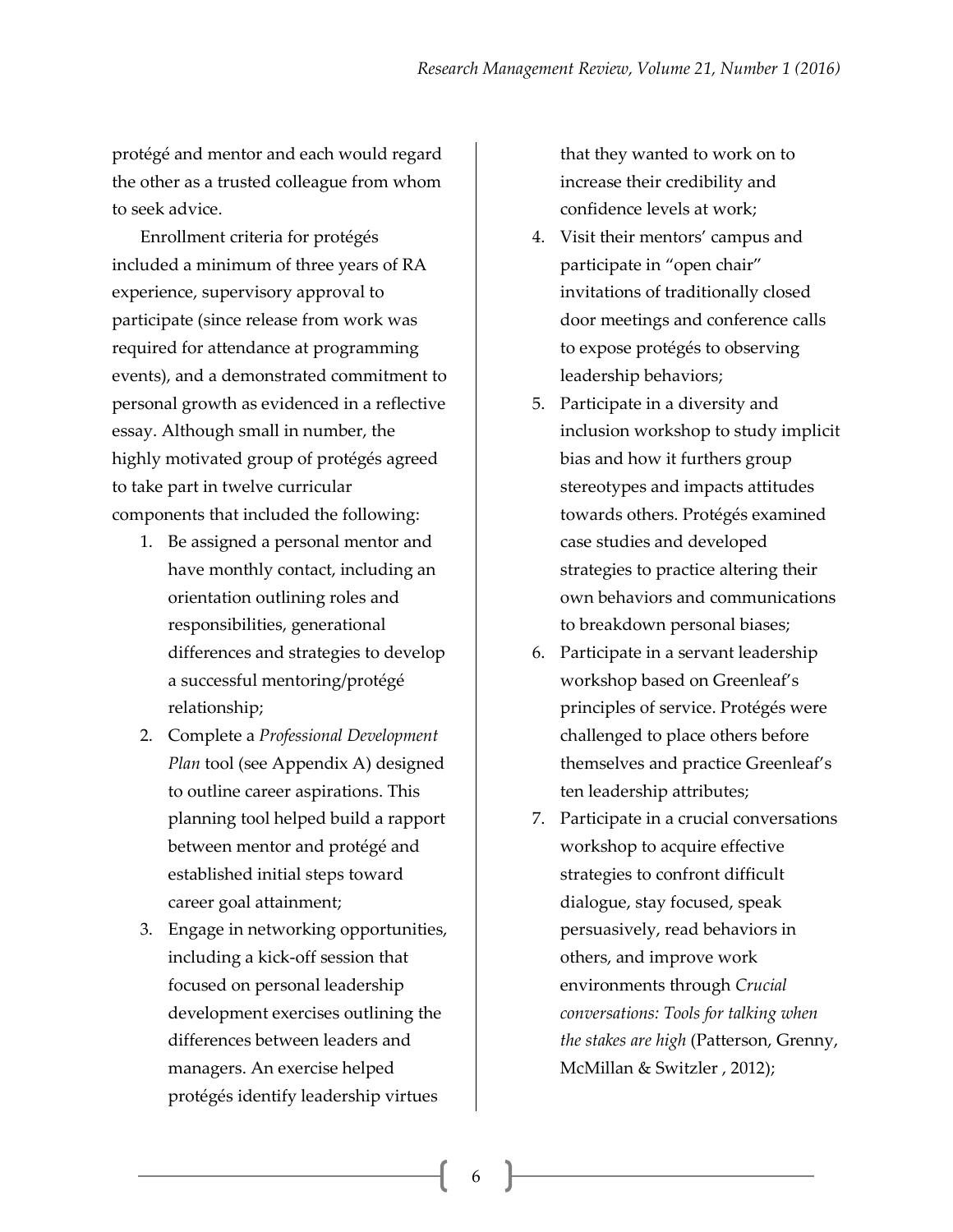- 8. Participate in a book discussion on *Now, discover your strengths*  (Buckingham & Clifton, 2001) to help protégés broaden their understanding of life goals, present models of change, alter views about themselves and their capabilities, and reinforce their responsibility for their own development. Participants identified their top five strength areas to align them with career aspirations;
- 9. Participate in a four-month series developed to overcome fears of speaking publicly. Program elements included an extemporaneous speech, a verbatim speech, and an interview with the RF vice president for strategy and planning in which participants described research activities happening on their campus. Sessions were evaluated by peers, with the last speech recorded for protégé review;
- 10. Participate in an emotional intelligence workshop to develop strategies to increase self-awareness, self-management of emotions, social awareness and relationship management. Protégés read Bradberry and Greaves' *Emotional intelligence 2.0* (2009) prior to the webinar;
- 11. Participate in a *LinkedIn* training session to learn how to use the tool effectively. As a pre-requisite, protégés created and/or updated a *LinkedIn* profile and outlined their goals online to familiarize them with a present-day applicant screening processes; and
- 12. Maintain a journal to record questions/thoughts/issues for case study analysis, problem-solving, reflective questioning with mentors to elicit deeper thoughts and conversations, and capture *ah-ha* moments for future referral.

#### **EVALUATION**

The writers of this article volunteered to evaluate the pilot program and share its results with Council members, participating campuses, and more broadly with the RA professional community. The evaluation consisted of formative feedback that Council members, mentors and protégés provided during and after webinars and group seminars. The assessment information provided feedback on the effectiveness of the materials and instruction. In addition, the evaluators created and administered three questionnaires and short essay questions. The questionnaires were administered as pre-, mid-point and post-surveys, and were submitted to and approved by SUNY Cortland's institutional review board (IRB) as a study protocol. The Council members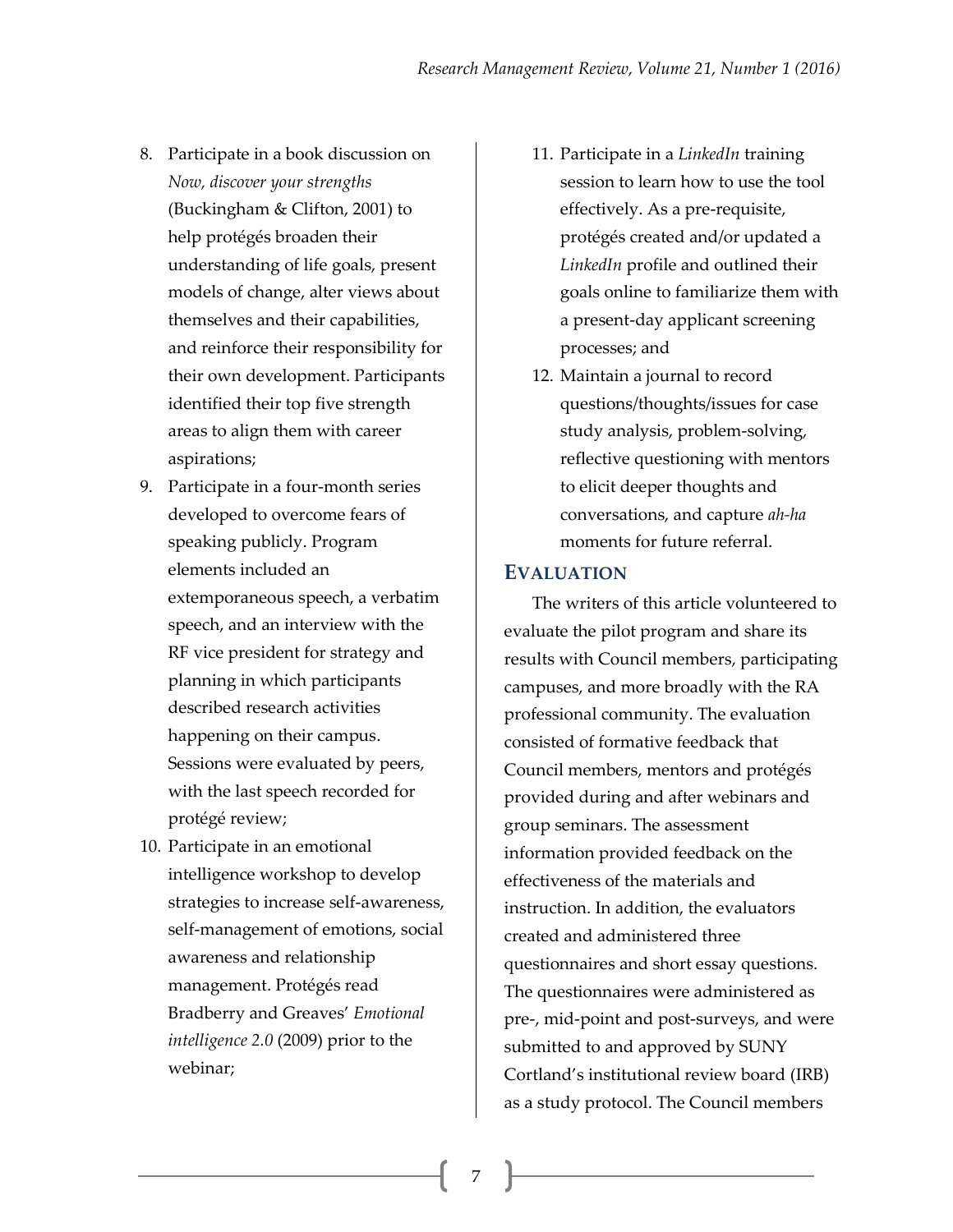and mentors were not part of the IRB study protocol since it was designed to measure changes in the personal leadership behaviors of protégés.

The study protocol's three questionnaires were linked using confidential identifiers provided by protégés. The questions were developed to: a) help interpret the needs and interests of protégés; b) measure pilot program satisfaction levels; c) identify which professional development opportunities were most successful and delivered the strongest impact on protégé development; d) identify further educational needs; and e) assess the effectiveness of technology being used as a mode of communicating content. In addition, the final evaluation included reflective essays to identify changes in personal leadership development attributes to which protégés aspired early on. All ten protégés agreed to participate in the evaluation and consent was obtained at each interval of questionnaire administration. At the end of the pilot, a total of eight respondents completed the pre-and post-questionnaires. A total of six protégés responded to the mid-point survey.

Given the small number of those participating in the pilot, broad conclusions were not possible. Rather, the authors offered their interpretations of the pilot's effectiveness based on the evidence provided primarily from the eight

participants' final questionnaires and essays that indicated which aspects of the program were most meaningful to them. However, the evaluators did conduct independent reviews of the evaluations before making their interpretations in order to affirm claims.

### **RESULTS**

The pilot program led to greater collaboration among individuals and colleagues (Council members, mentors, protégés, speakers, and logistical staff) and increased job satisfaction for protégés. The dedicated efforts toward a common goal (engaging mentors and protégés) built a strong community devoted to teaching and learning. Given the program's emphasis on personal identity development, the protégés leadership attributes that "were developed quite a bit" were becoming more: 1) cooperative; 2) straight-forward; 3) selfcontrolled; 4) independent; 5) dependable; and 6) forward-thinking. Attributes moderately developed included being more: 1) fair-minded; 2) supportive; 3) determined; and 4) loyal.

Protégés also became more adept at looking at issues from different perspectives which helped to improve their understanding of the RA profession (i.e., the interrelatedness of the pre-, post- and administrative functions). Campus compartmentalization was reduced due to an increased awareness of how the various RA roles contribute to SUNY's mission in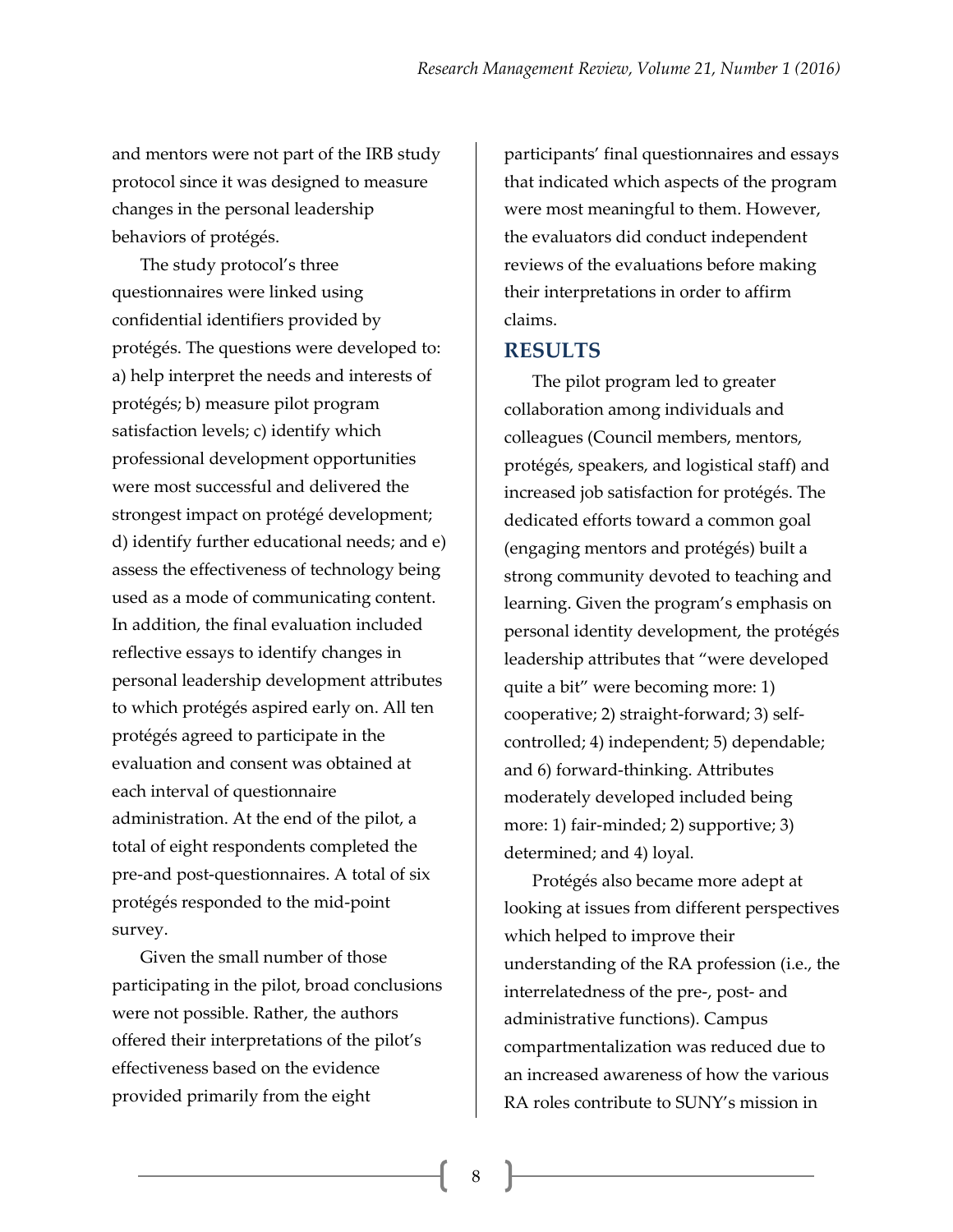facilitating research. Protégés' confidence levels and self-worth increased due to a stronger sense of purpose. Protégés used their newly established networks to solve work-related problems and valued feedback that helped them practice leadership behaviors. Mentors had the strongest influence on goal-setting and identitybuilding. Mentors motivated protégés to engage in opportunities that stretched comfort levels and helped establish realistic career goals. Additionally, mentors played a key role in prompting protégés to communicate with their supervisors about career aspirations. Protégés developed trusting relationships and relied on their mentors for advice and problem-solving.

The RF human resources staff conducted a mid-point check-in to evaluate protégé comfort levels and progress. Where protégés felt mismatched with mentors, reassignments to other mentors recruited from the Council occurred. Two reassigned protégés reported back to the RF human resources staff an improved satisfaction with the program once the reassignments occurred. Mismatching was described as being assigned a mentor who was overly committed elsewhere and unable to keep to a reserved schedule of contact. Interestingly, where protégés associated their work environments to be unsupportive of the mentoring program, they did not respond favorably to mentoring. This finding may suggest that

ground-level support may be more important to effective mentoring and leadership development programming than top level support. Moreover, where protégés associated their work environment as unsupportive of their overall *leaderbeing*, they remained feeling undervalued at work and reported that their participation in the seminars was ineffective.

All participants found the program too long with too much content. Protégés recommended that future programs focus on a handful of key topics with more indepth coverage. Of the twelve curriculum items, the top four having the most impact on their perspectives, sense of self, and behaviors were: 1) *Now Discover Your Strengths* individual strengths assessment and book discussion; 2) group trainings and webinars about personal leadership behaviors, diversity and inclusion, crucial conversations, and emotional intelligence; 3) the public speaking series; and 4) personal mentoring. These four curricular items, combined with active participation in the RF's professional development *Learning Tuesdays* webinars series that focuses on skill-building and topical RA issues (e.g., Uniform Guidance, compliance issues, technology transfer, etc.), would make for a strong and effective program for developing future leaders.

The pilot enrollment was lower than anticipated and none of the protégés were pre-award personnel, the reason for which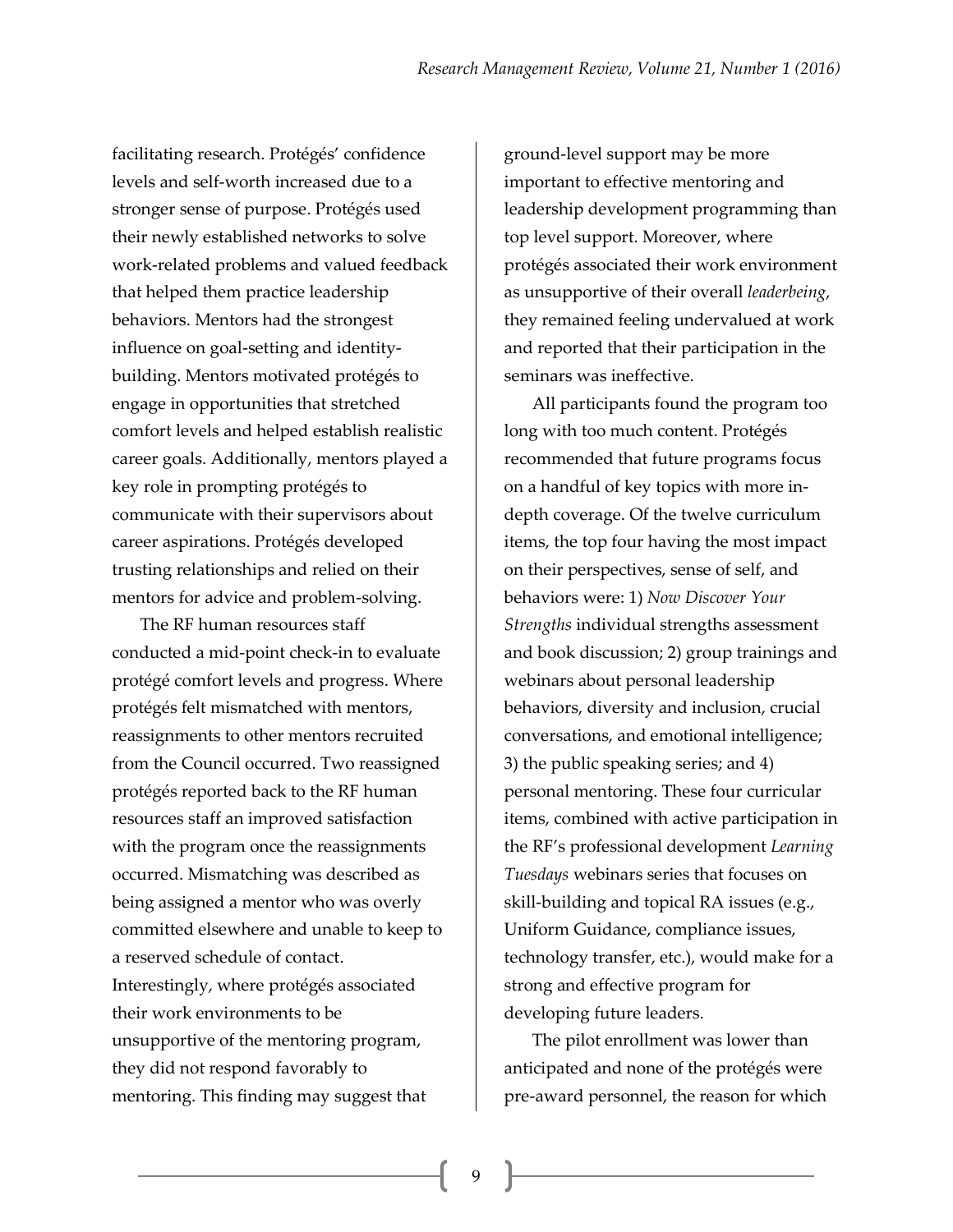was undetermined. The absence of preaward participants may be due to their professional work environments which involve frequently unannounced deadlines making enrichment commitments difficult. Additionally, nine of the ten protégés were women and their group was ethnically homogeneous as non-Hispanic Whites. The mentor composition too was composed of more women than men (eight out of ten were women). The Council membership began with fifteen members of which thirteen were female and two were male. The demographic composition of the program mirrors what Shambrook and Roberts found in their "2010 profile of a research administrator" (2011) where 80% of U.S. RAs were female and 83% were non-Hispanic White. Moreover the design of a supportive and personal relationshipbuilding program may have resonated more closely to female learning preferences. Three of the 34 persons engaged in the program were persons of color.

## **a) Identified Needs and Interests of Protégés**

The self-selection process of protégé enrollment coincided with Gould and Penley's (1984) finding that employees who participate in self-development activities are reported to be more productive, along with being more motivated and confident at work (Boyce, Zaccaro & Wisecarver, 2010). Protégés indicated that their own determination was most important in

developing personal leadership behavior. The top three behaviors they wanted to work on were becoming more: 1) forwardthinking; 2) imaginative; and 3) supportive toward others. They were highly interested in networking among colleagues and being challenged intellectually through the networks to see things differently. Participation in the RF's *Learning Tuesdays* was most sought out early on for professional skill-building in specific content areas. The top four program features most important to protégés at the start of the pilot were: 1) *Professional Development Planning* tool; 2) networking among colleagues; 3) personal mentor; and 4) access to professional speakers.

### **b) Satisfaction Levels**

Most protégés reported having developed great relationships with mentors. Together, they discussed pros and cons of specific goals and learned to prioritize them with timelines. Mentors helped increase protégé confidence and gave them courage to take risks. They particularly appreciated constructive criticism that was defined as honest feedback. Those protégés who thought that their mentors were too busy to participate fully in monthly meetings were dissatisfied and recommended more focus in the future on mentor/protégé pairings. Protégés further recommended regional mentor pairings to facilitate campus visitations, "open chair" access to meetings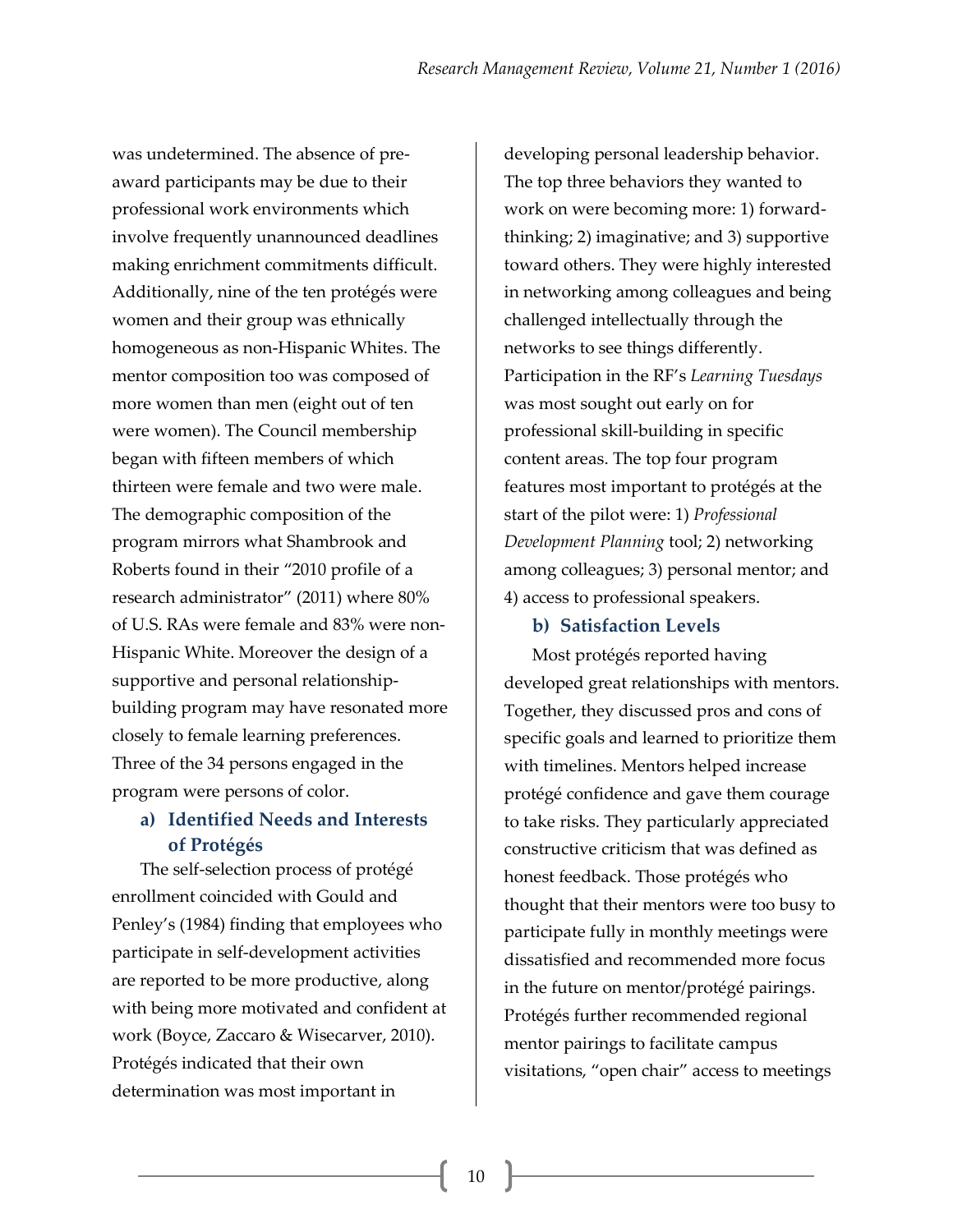and other programs, and facilitating potential for more career mobility.

### **c) Most Influential Programs on Protégé Development**

The diversity and inclusion and crucial conversations workshops ranked highest in impacting protégés' perspectives. Protégés were "much more willing" to see multiple sides of situations and consider others' perspectives. They had increased multicultural values for embracing diversity and inclusion of individuals from all abilities. These two workshops combined reading materials with lecture, incorporated participatory learning exercises, and used case study analysis.

The four-part RF public speaking series was highly successful in developing confidence and risk-taking. Their new abilities to speak extemporaneously in front of top executives at the RF, receive peer feedback, and evaluate themselves through video changed their perceptions of self. Protégés also learned from visiting mentor campuses and participating in "open chair' sessions. These program aspects raised awareness of what other campus RAs do, and resulted in increasing confidence levels of protégé's capabilities.

## **d) Recommendations For Future Content**

Meeting protégé needs can occur quickly if matched with the right mentor and presented with materials that are intellectually challenging to create changes

in perspective. Importantly, once a person has reached a balance of meeting their own needs, they can move toward mutual goals of others with a broader view of leader as servant (Phipps, 2010). As such, future RF Mentoring Programs will focus heavily on the mentor and protégé connections first with professional development content reduced to cover significant topics identified as most influential in changing perspectives. Servant leadership attributes will also be reinforced in each program and reaffirmed working with personal mentors.

In addition, a strong emphasis on mentor-protégé pairing is essential for a successful program. Protégés recommended a greater focus on pairings for their career mobility and alignment with professional interests. In the second RF mentoring program cohort 45 mentors and 45 protégés applied to the program and were accepted in the fall of 2015. Mentor biographies were published beforehand, along with their philosophy statements. Protégés were able to select their top three candidates for preferred pairings. The RF is also more clearly defining expectations of mentors and offering additional trainings on how to develop effective and rewarding relationships with protégés.

Optimistically, a one-year program (as opposed to 18-month) can also result in furthering leadership development behaviors. For example, six months into the pilot program, protégés maintained a high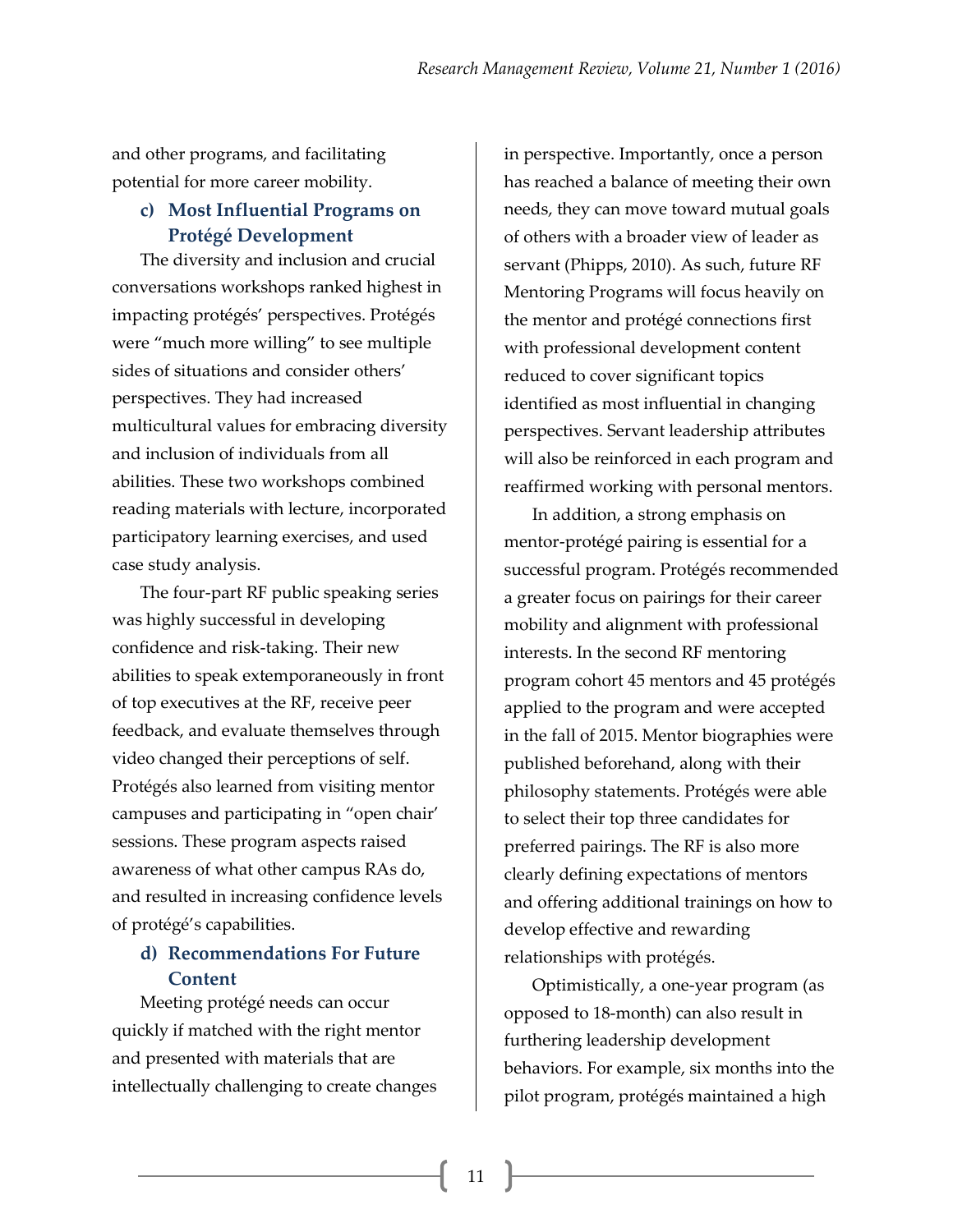degree of enthusiasm to participate. The *Professional Development Planning* tool was an important activity for helping to identify and strengthen personal leadership qualities. Protégés were already actively networking and changing their perspectives from education and interactions with professional speakers. They practiced new leadership behaviors under the helpful guidance of mentors shortly after forming relationships.

## **e) Effectiveness of technology as a mode of instruction**

Protégés indicated early on a preference for convenience of instruction using Webex or virtual technology. That was not the case by the end of the pilot. Rather, protégés preferred personal interaction and more indepth time to discuss the topics that drew them to participate in the program. Those programs rated most influential were the ones that involved small-group discussion (either in person or virtually) with time built in between the next seminar to practice newly acquired leadership behaviors.

# **f) Changes in personal leadership development behaviors**

Moving protégés from one developmental stage to another can change perspectives, affect decision making and influence values (Mullen, 2009). The examples of new leadership behaviors practiced as a result of the pilot included: 1) listening to all sides before responding or coming to a conclusion; 2) asking others if

they need assistance; 3) engaging in department decision-making to improve processes and programs that impact others; 4) leading with confidence; 5) taking on new roles and responsibilities at work, including volunteering for campus and community service; 6) caring about others by understanding the big picture; 7) having a comprehensive view of RF goals; 8) knowing when to speak and when to listen, keeping emotions in check; 9) being proactive in educating others; 10) diffusing tense situations among colleagues; 11) trusting instincts more in order to lead; 12) understanding and valuing diversity; and 13) acting more professional. These behaviors helped inform the evaluators' understanding of whether the program is effectively preparing the next generation of RAs. They further demonstrate virtues highly regarded in a collegial, respectful, thoughtful and informed work environment.

## **SUMMARY**

This pilot program reinforces the idea that leadership is something that can be taught and that individual participants and organizations benefit from these opportunities. The pilot's focus on servant leadership enabled all participating members to learn, grow, and give to one another. The program design fostered positive feedback at all levels which was crucial to promoting a collaborative approach to effective leadership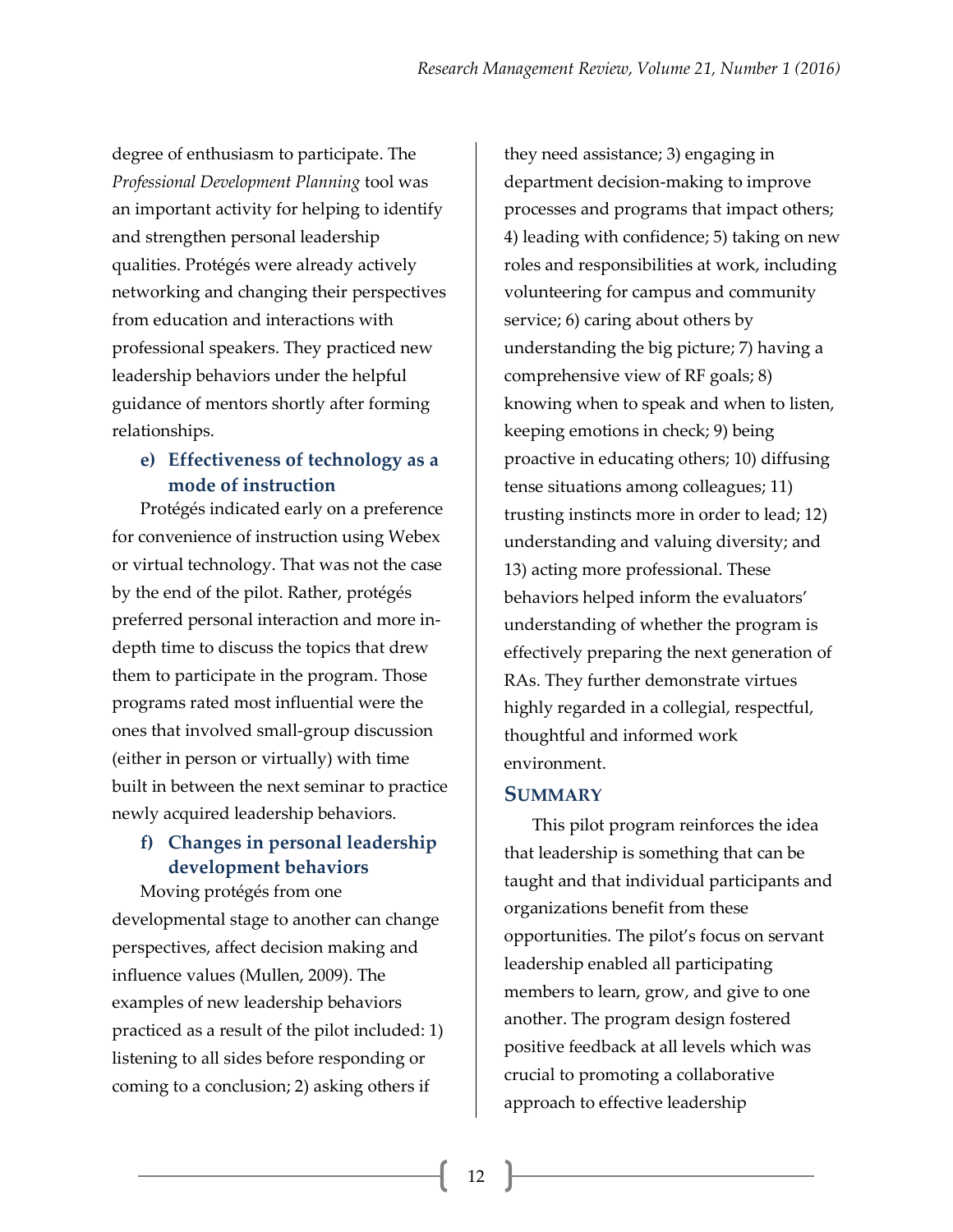development. The program actively supported the RF Human Resources Office's succession planning objectives regarding mentoring by engaging the senior specialists willing to give back to their profession, in part because they were at a stage of their own development that enabled them to focus on others and find doing so rewarding. Similarly, those protégés who benefited the most from the program did so because they were at a developmental stage of being open to education, role models and induction philosophies.

Uniting SUNY mentors and protégés to create future leaders is an inherently worthwhile, productive, and necessary endeavor due to the significant organizational changes occurring demographically in the RA workforce throughout SUNY. As emerging leaders, protégés discovered that they were not only serving their own campus and principal investigators, but they were serving one another through knowledge-sharing acquired by newly formed networks. Significantly, there is a micro and macro impact in developing servant leaders. Developing a professional consciousness with leadership capabilities can make a difference in influencing tomorrow's principles and ethical conduct at work. Such capabilities matter greatly in a profession whose mission includes the oversight and management of the public trust in research.

In addition, the multicultural values necessary to embrace diversity and inclusion, consciousness-raising about what other campus RAs do, providing the confidence to act independently, while being respectful and insightful, all increased due to the pilot program.

Perhaps most importantly, on the final survey the protégés reported increased job satisfaction and an interest in helping to mentor the next cohort of protégés. This commitment indicates that the protégés found the program worthwhile and willing to help others. For example, many of the Council members, protégés, and mentors have welcomed additional professional responsibilities since the program's inception. In a recent response to the RF Human Resources Office, four protégés reported having been promoted into other positions on their campus or another campus; two have become mentors in the new cohort; one has received an MBA; and two others are engaged in certifications for professional credentialing. In addition, forty-five mentors and protégés have enrolled in the RF's second emerging leaders series so more RAs may be prepared for leadership roles in SUNY.

These evaluation results demonstrate that a program design focused on interpersonal connections and development helped protégés flourish in their work environment.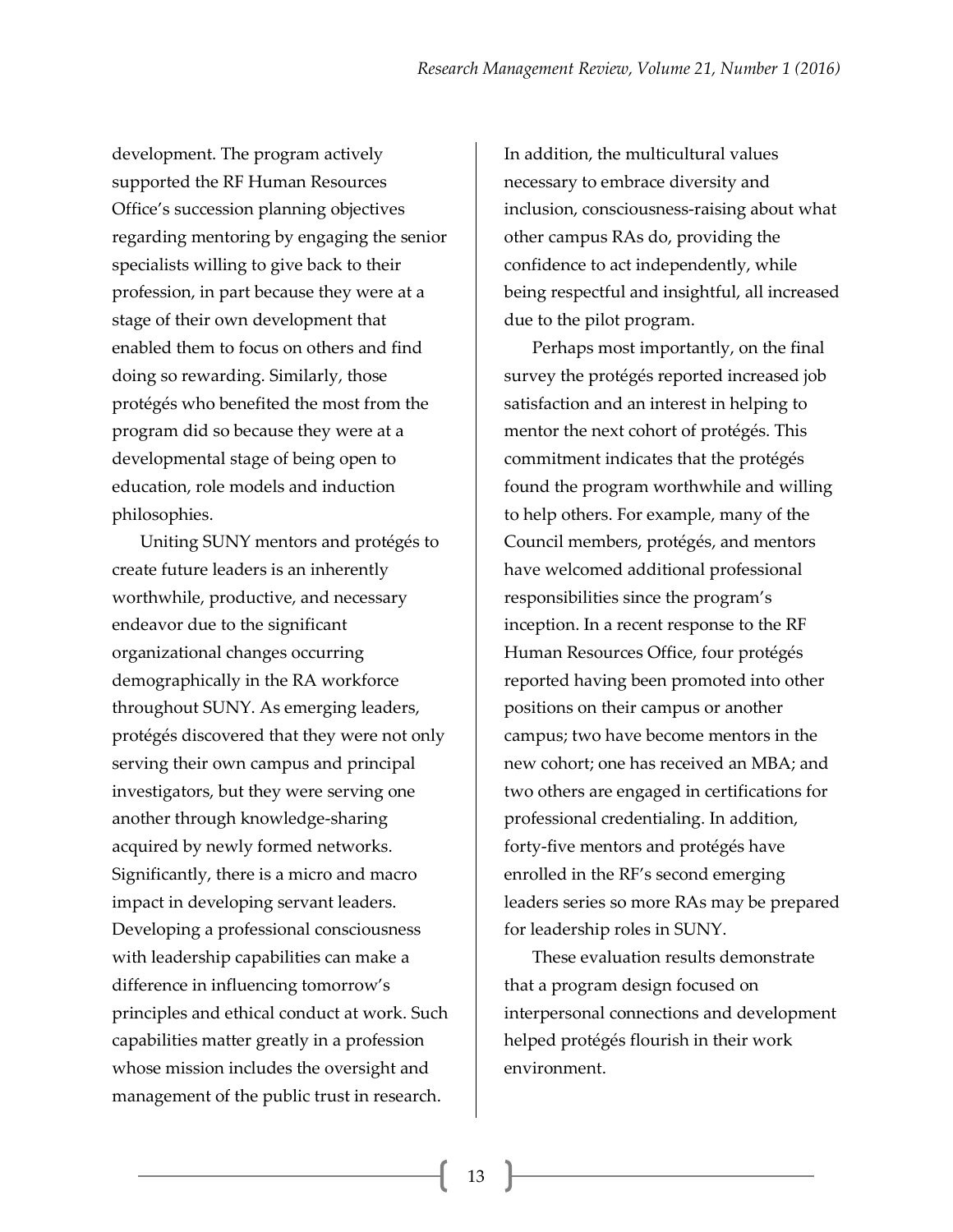#### **ACKNOWLEDGMENTS**

The authors are indebted to exemplary colleagues who volunteered their time to participate as a protégé, mentor, Council member, presenter, or provider of logistics. Special appreciation is extended to the Council members who crafted the

conceptual framework. This included: Patricia Brecht, Kathleen Caggiano-Siino, Carol Darstein, Barry Gell, Lisa Gilroy, Amy Henderson-Harr, Paula Kaloyeros, Mary Kren, Carolyn Mattiske, Gina McMahon, Donna Scuto, Admar Semedo, Ivar Strand and Maxine Thompson.

### **LITERATURE CITED**

- Atkinson, T. N., Gilleland, D. S. & Barrett, T. G. (2007). The dimensions of influence on research administrator behavior: Toward a theoretical model of research administration as a public service profession, *The Journal of Research Administration*, *XXXVIII* (1), 19 – 29.
- Atkinson, T. & Pilgreen, T. (2011). Adopting the transformational leadership perspective in a complex research environment*. Research Management Review*, *18*(1), 42-63.
- Boyce., L., Zaccaro, S., & Wisecarver, M. (2010). Propensity for self-development of leadership attributes: Understanding, predicting, and supporting performance of leader selfdevelopment. *The Leadership Quarterly*, *21*, 159-178.
- Bradberry, T. & Greaves, J. (2009). Emotional Intelligence 2.0 (San Diego: TalentSmart).
- Buckingham, M., & Clifton, D. (2001). *Now, discover your strengths*. New York City: The Free Press.
- Gabriele, E. & Caines, V. (2014). "LeaderBeing: Critical reflections on context, character and challenge in the culture of research and its administration. *Research Management Review, 20*(1), 1–25.
- Greenleaf, R. (1970/1991). *The servant as a leader*. Indianapolis, Robert K. Greenleaf Center for Servant Leadership.
- Gould, S., & Penley, L. (1984). Career strategies and salary progression: A study of their relationship in a municipal bureaucracy*. Organizational Behavior and Human Performance, 34,* 244–264.
- Kamm, E. (2004). Contemporary leadership: advancing the world of work State University of New York central region leadership development program, Cornell University, Industrial and Labor Relations School.
- Mullen, C. (2009). Re-imaging the human dimension of mentoring: A framework for research administration and the academy. *The Journal of Research Administration, 40*(1), 10–31.
- Patterson, K., Grenny, J., McMillan, R., & Switzler, A. (2012). *Crucial conversations: Tools for talking when the stakes are high*. New York City: McGraw-Hill.
- Phipps, K. (2010). Servant leadership and constructive development theory: How servant leaders make meaning of service. *Journal of Leadership Education*, *9*(2), 151–170.